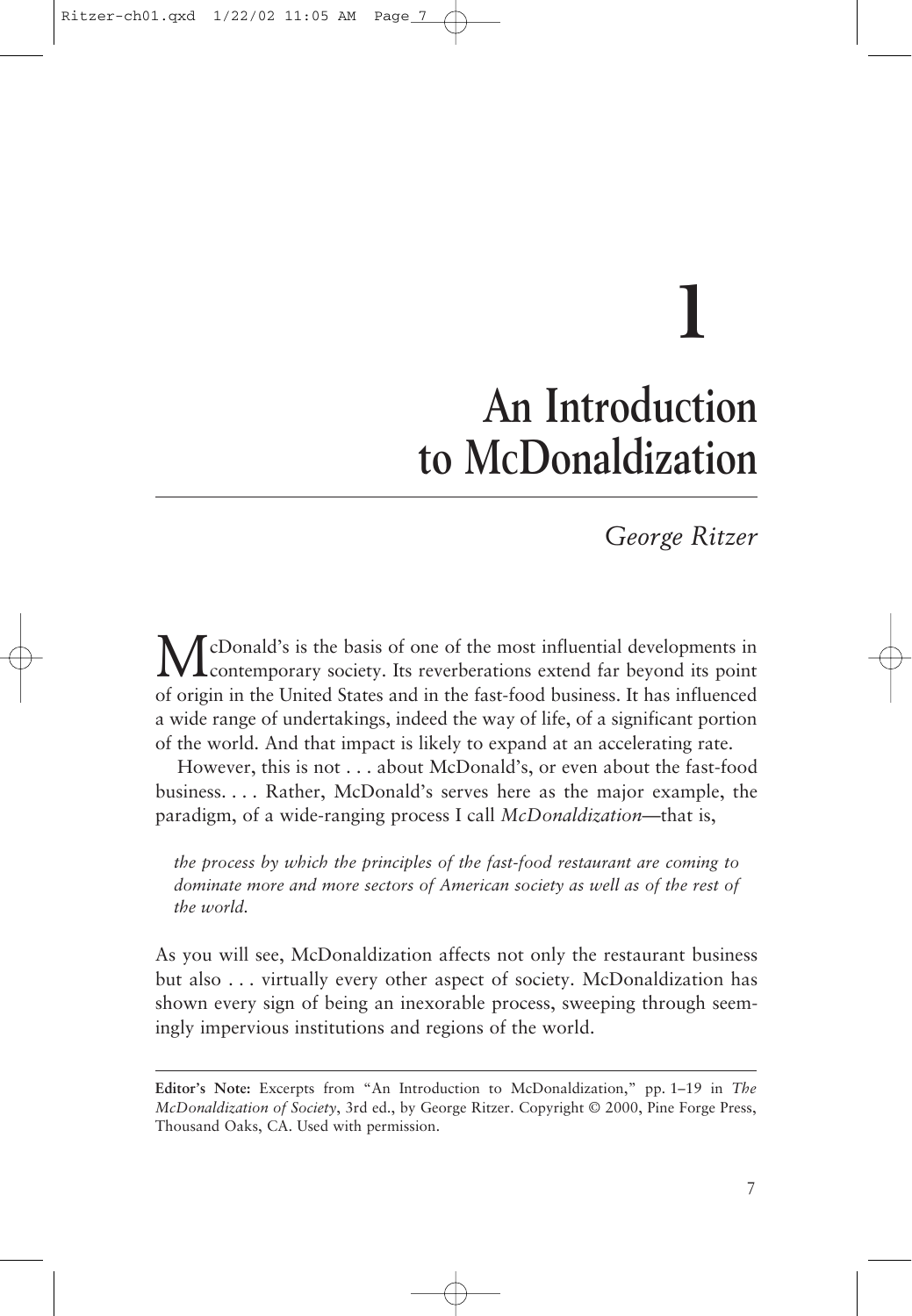The success of McDonald's itself is apparent. . . . "There are McDonald's everywhere. There's one near you, and there's one being built right now even nearer to you. Soon, if McDonald's goes to expanding at its present rate, there might even be one in your house. You could find Ronald McDonald's boots under your bed. And maybe his red wig, too."

McDonald's and McDonaldization have had their most obvious influence on the restaurant industry and, more generally, on franchises of all types:

1. According to one estimate, there are now about 1.5 million franchised outlets in the United States, accounting for about a third of all retail sales. Franchises are growing at a rate of 6% a year. Over 60% of McDonald's restaurants are franchises.

2. Sales in fast-food restaurants in the United States rose to \$116 billion by the end of 1998. In 1994, for the first time, sales in so-called quick-service restaurants exceeded those in traditional full-service restaurants, and the gap between them grew to more than \$10 billion in 1998.

3. The McDonald's model has been adopted not only by other budgetminded hamburger franchises, such as Burger King and Wendy's, but also by a wide array of other low-priced fast-food businesses. Tricon operates over 29,000 restaurants worldwide under the Pizza Hut, Kentucky Fried Chicken, and Taco Bell franchises and has more outlets than McDonald's, although its total sales figure (\$20 billion) is not nearly as high. Subway (with nearly 13,000 outlets), considered the fastest growing fast-food business, is aiming to "match and surpass franchising giant McDonald's unit for unit throughout the world."

4. Starbucks, a relative newcomer to the fast-food industry, has achieved dramatic success of its own. A local Seattle business as late as 1987, Starbucks had over 1,668 company-owned shops (there are no franchises) by 1998, more than triple the number of shops in 1994. Starbucks planned on having 200 shops in Asia by the year 2000 and 500 shops in Europe by 2003.

5. Perhaps we should not be surprised that the McDonald's model has been extended to "casual dining"—that is, more "upscale," higher-priced restaurants with fuller menus (for example, Outback Steakhouse, Fuddrucker's, Chili's, The Olive Garden, and Red Lobster). Morton's is an even more upscale, high-priced chain of steakhouses that has overtly modeled itself after McDonald's: "Despite the fawning service and the huge wine list, a meal at Morton's conforms to the same dictates of uniformity, cost control and portion regulation that have enabled American fast-food chains to rule the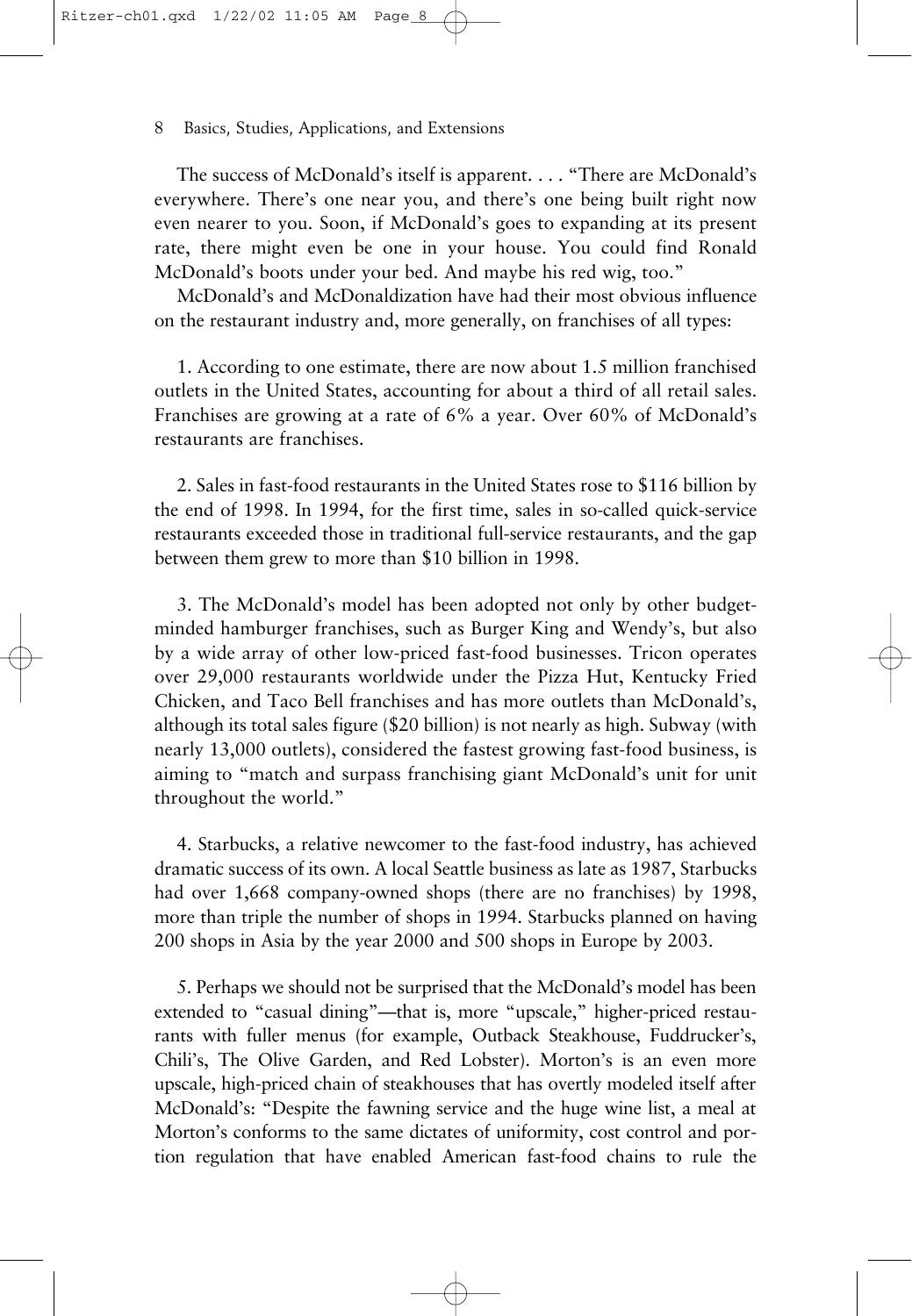#### An Introduction to McDonaldization  $\overline{Q}$

world." In fact, the chief executive of Morton's was an owner of a number of Wendy's outlets and admits, "My experience with Wendy's has helped in Morton's venues." To achieve uniformity, employees go "by the book": "an ingredient-by-ingredient illustrated binder describing the exact specifications of 500 Morton's kitchen items, sauces and garnishes. A row of color pictures in every Morton's kitchen displays the presentation for each dish."

6. Other types of business are increasingly adapting the principles of the fast-food industry to their needs. Said the vice chairman of Toys R Us, "We want to be thought of as a sort of McDonald's of toys." The founder of Kidsports Fun and Fitness Club echoed this desire: "I want to be the McDonald's of the kids' fun and fitness business." Other chains with similar ambitions include Jiffy Lube, AAMCO Transmissions, Midas Muffler & Brake Shops, Hair Plus, H&R Block, Pearle Vision Centers, Kampgrounds of America (KOA), KinderCare (dubbed "Kentucky Fried Children"), Jenny Craig, Home Depot, Barnes & Noble, Petstuff, and Wal-Mart.

7. McDonald's has been a resounding success in the international arena. Just about half of McDonald's restaurants are outside the United States (in the mid-1980s, only 25% of McDonald's restaurants were outside the United States). The vast majority of the 1,750 new restaurants opened in 1998 were overseas (in the United States, restaurants grew by less than 100). Well over half of McDonald's profits come from its overseas operations. McDonald's restaurants are now found in 115 nations around the world. The leader, by far, is Japan with almost 2,852 restaurants, followed by Canada with 1,085 and Germany with 931. As of 1998, there were 45 McDonald's restaurants in Russia, and the company plans to open many more restaurants in the former Soviet Union and in the vast new territory in Eastern Europe that has now been laid bare to the invasion of fast-food restaurants. Great Britain has become the "fast-food capital of Europe," and Israel has been described as "McDonaldized," with its shopping malls populated by "Ace Hardware, Toys R Us, Office Depot, and TCBY."

8. Many highly McDonaldized firms outside the fast-food industry have also had success globally. In addition to its thousands of stores in the United States, Blockbuster now has just over 2,000 sites in 26 other countries. Although Wal-Mart opened its first international store (in Mexico) only in 1991, it now operates about 600 stores overseas (compared with just over 2,800 in the United States, including supercenters and Sam's Club).

9. Other nations have developed their own variants of this American institution. Canada has a chain of coffee shops, Tim Hortons (recently merged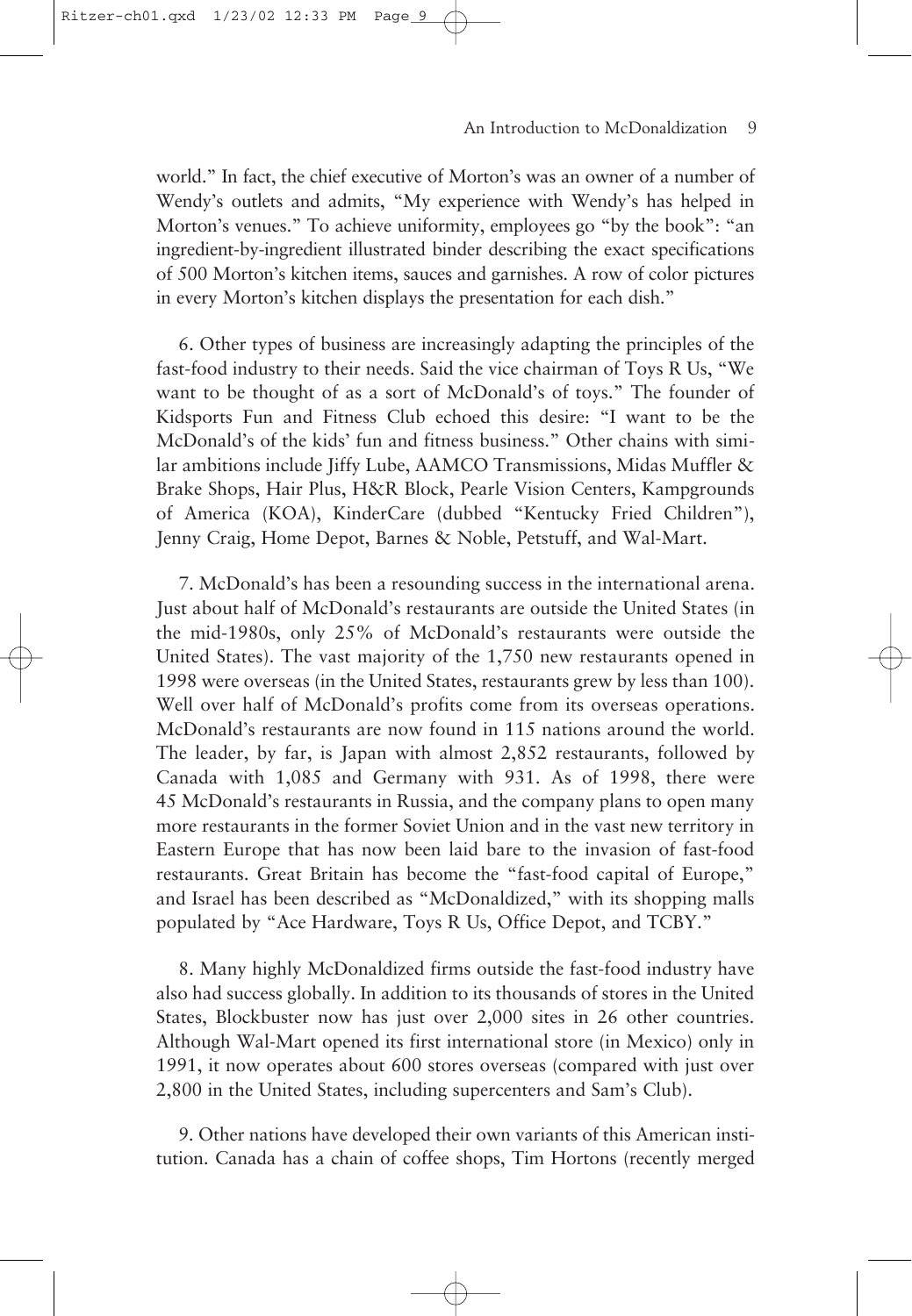with Wendy's), that planned on having 2,000 outlets by the year 2000. Paris, a city whose love for fine cuisine might lead you to think it would prove immune to fast food, has a large number of fast-food croissanteries; the revered French bread has also been McDonaldized. India has a chain of fastfood restaurants, Nirula's, that sells mutton burgers (about 80% of Indians are Hindus, who eat no beef) as well as local Indian cuisine. Mos Burger is a Japanese chain with over 1,500 restaurants that in addition to the usual fare sells teriyaki chicken burgers, rice burgers, and "Oshiruko with brown rice cake." Russkoye Bistro, a Russian chain, sells traditional Russian fare such as pirogi (meat and vegetable pies), blini (thin pancakes), Cossack apricot curd tarts, and, of course, vodka. Perhaps the most unlikely spot for an indigenous fast-food restaurant, war-ravaged Beirut of 1984, witnessed the opening of Juicy Burger, with a rainbow instead of golden arches and J. B. the Clown standing in for Ronald McDonald. Its owners hoped that it would become the "McDonald's of the Arab world."

10. And now McDonaldization is coming full circle. Other countries with their own McDonaldized institutions have begun to export them to the United States. The Body Shop, an ecologically sensitive British cosmetics chain, had over 1,500 shops in 47 nations in 1998, of which 300 were in the United States. Furthermore, American firms are now opening copies of this British chain, such as Bath and Body Works.

# McDonald's as a Global Icon

McDonald's has come to occupy a central place in American popular culture, not just the business world. A new McDonald's opening in a small town can be an important social event. Said one Maryland high school student at such an opening, "Nothing this exciting ever happens in Dale City." Even big-city newspapers avidly cover developments in the fast-food business.

Fast-food restaurants also play symbolic roles on television programs and in the movies. A skit on the television show *Saturday Night Live* satirized specialty chains by detailing the hardships of a franchise that sells nothing but Scotch tape. . . . In *Falling Down*, Michael Douglas vents his rage against the modern world in a fast-food restaurant dominated by mindless rules designed to frustrate customers. . . . In *Sleeper*, Woody Allen awakens in the future only to encounter a McDonald's.

Further proof that McDonald's has become a symbol of American culture is to be found in what happened when plans were made to raze Ray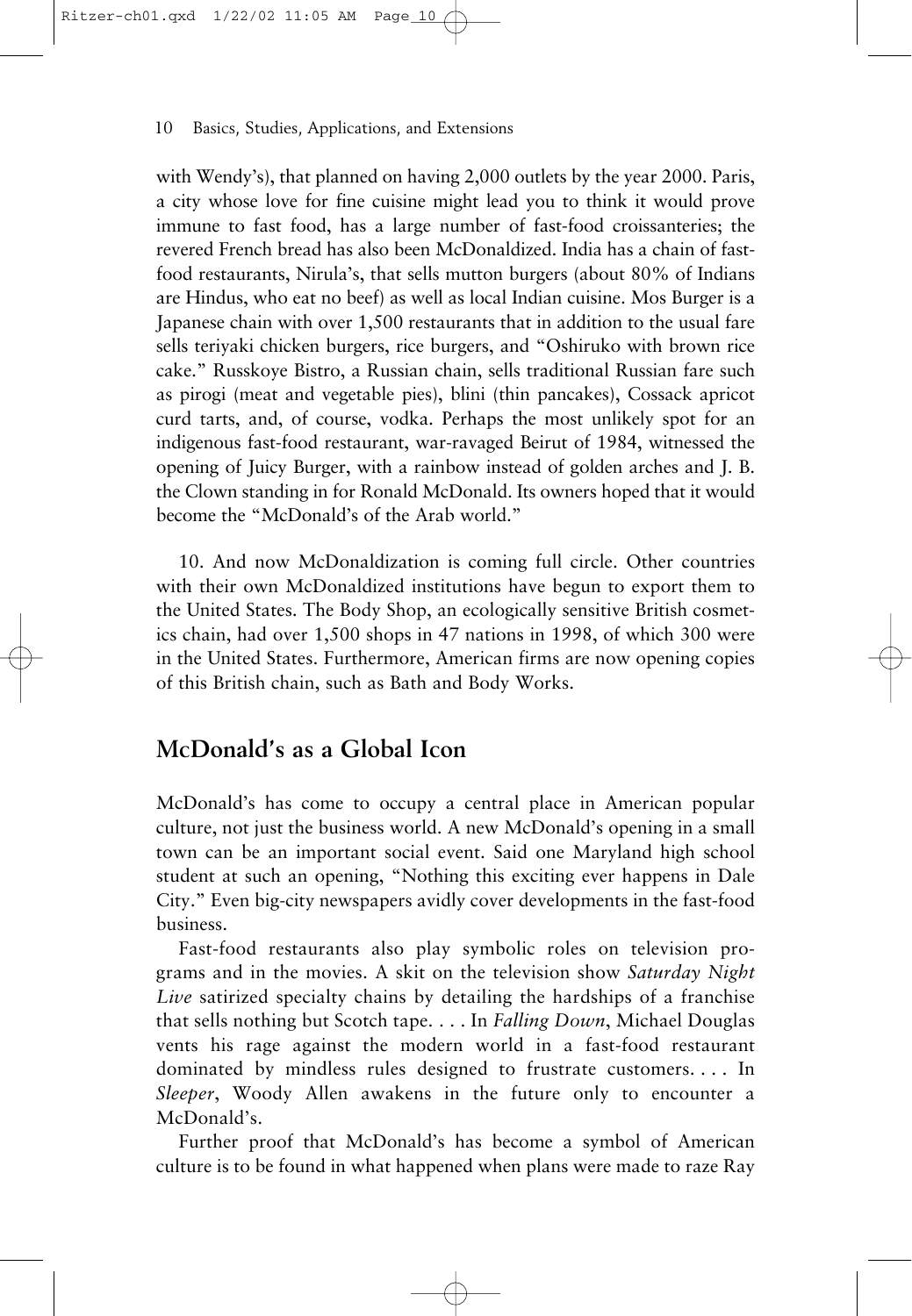Kroc's first McDonald's restaurant. Hundreds of letters poured into McDonald's headquarters, including the following:

Please don't tear it down! . . . Your company's name is a household word, not only in the United States of America, but all over the world. To destroy this major artifact of contemporary culture would, indeed, destroy part of the faith the people of the world have in your company.

In the end, the restaurant was not only saved but turned into a museum. A McDonald's executive explained the move: "McDonald's . . . is really a part of Americana."

Americans aren't the only ones who feel this way. At the opening of the McDonald's in Moscow, one journalist described the franchise as the "ultimate icon of Americana.". . . Reflecting on the growth of fast-food restaurants in Brazil, an executive associated with Pizza Hut of Brazil said that his nation "is experiencing a passion for things American."

One could go further and argue that in at least some ways McDonald's has become *more important* than the United States itself. Take the following story about a former U.S. ambassador to Israel who was officiating at the opening of the first McDonald's, in Jerusalem wearing a baseball hat with the McDonald's golden arches logo:

An Israeli teenager walked up to him, carrying his own McDonald's hat, which he handed to Ambassador Indyk with a pen and asked, "Are you the Ambassador? Can I have your autograph?" Somewhat sheepishly, Ambassador Indyk replied, "Sure. I've never been asked for my autograph before."

As the Ambassador prepared to sign his name, the Israeli teenager said to him, "Wow, what's it like to be the ambassador from McDonald's, going around the world opening McDonald's restaurants everywhere?"

Ambassador Indyk looked at the Israeli youth and said, "No, no. I'm the American ambassador—not the ambassador from McDonald's!" Ambassador Indyk described what happened next: "I said to him, 'Does this mean you don't want my autograph?' And the kid said, 'No, I don't want your autograph,' and he took his hat back and walked away."

Two other indices of the significance of McDonald's (and, implicitly, McDonaldization) are worth mentioning. The first is the annual "Big Mac Index" (part of "burgernomics") published by a prestigious magazine, *The Economist*. It indicates the purchasing power of various currencies around the world based on the local price (in dollars) of the Big Mac. The Big Mac is used because it is a uniform commodity sold in many (115) different nations. In the 1998 survey, a Big Mac in the United States cost \$2.56; in Indonesia and Malaysia it cost \$1.16; in Switzerland it cost \$3.87. This measure indicates, at least roughly, where the cost of living is high or low,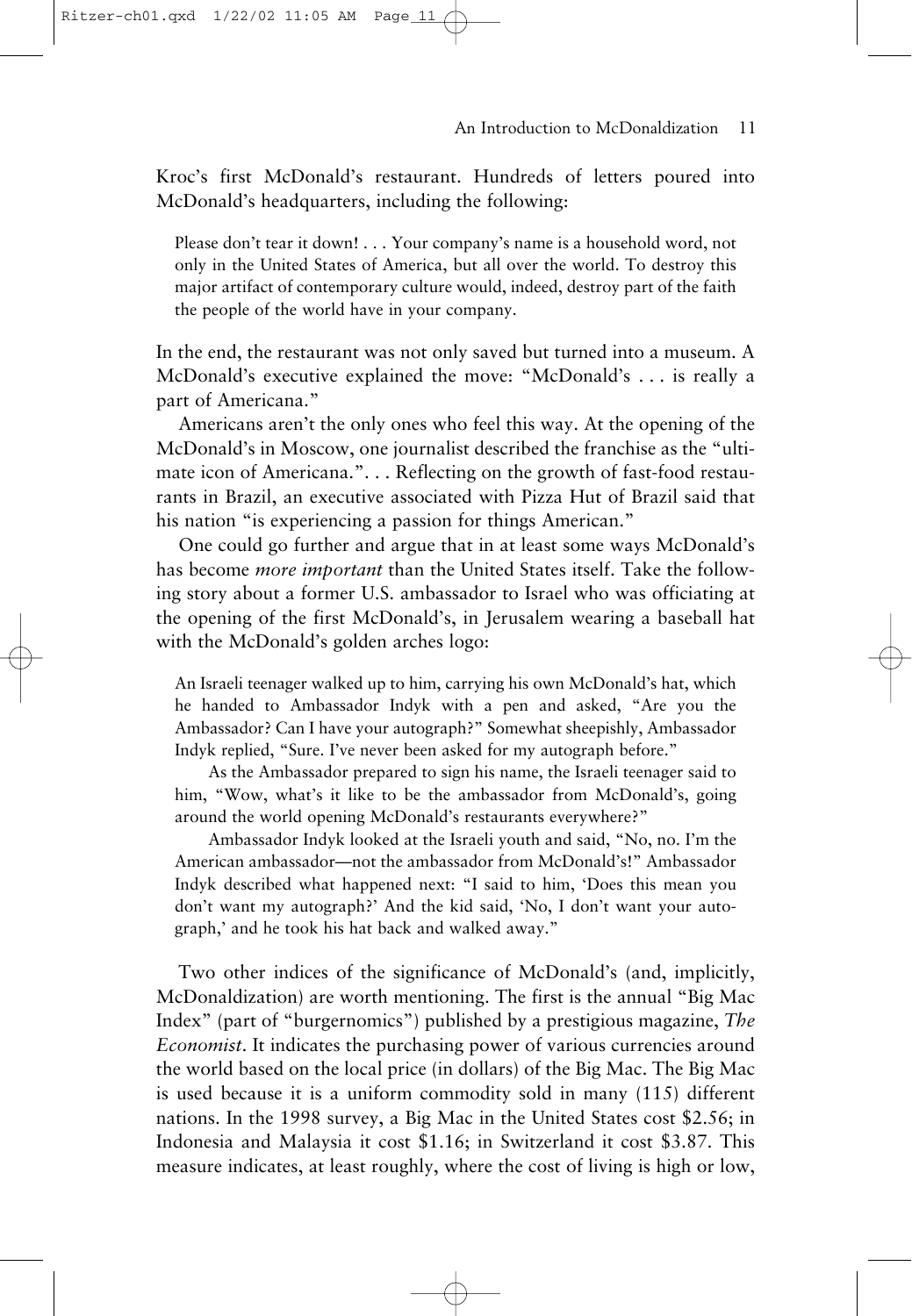as well as which currencies are undervalued (Indonesia and Malaysia) and which are overvalued (Switzerland). Although *The Economist* is calculating the Big Mac Index tongue-in-cheek, at least in part, the index represents the ubiquity and importance of McDonald's around the world.

The second indicator of McDonald's global significance is the idea developed by Thomas J. Friedman that "no two countries that both have a McDonald's have ever fought a war since they each got McDonald's." Friedman calls this the "Golden Arches Theory of Conflict Prevention." Another half-serious idea, it implies that the path to world peace lies through the continued international expansion of McDonald's. Unfortunately, it was proved wrong by the NATO bombing of Yugoslavia in 1999, which had 11 McDonald's restaurants as of 1997.

To many people throughout the world, McDonald's has become a sacred institution. At that opening of the McDonald's in Moscow, a worker spoke of it "as if it were the Cathedral in Chartres, . . . a place to experience 'celestial joy.'" . . . Similarly, a visit to another central element of McDonaldized society, Walt Disney World, has been described as "the middle-class hajj, the compulsory visit to the sunbaked holy city."

McDonald's has achieved its exalted position because virtually all Americans, and many others, have passed through its golden arches on innumerable occasions. Furthermore, most of us have been bombarded by commercials extolling McDonald's virtues, commercials tailored to a variety of audiences and that change as the chain introduces new foods, new contests, and new product tie-ins. These ever-present commercials, combined with the fact that people cannot drive very far without having a McDonald's pop into view, have embedded McDonald's deeply in popular consciousness. A poll of school-age children showed that 96% of them could identify Ronald McDonald, second only to Santa Claus in name recognition.

Over the years, McDonald's has appealed to people in many ways. The restaurants themselves are depicted as spick-and-span, the food is said to be fresh and nutritious, the employees are shown to be young and eager, the managers appear gentle and caring, and the dining experience itself seems fun-filled. People are even led to believe that they contribute through their purchases, at least indirectly, to charities such as the Ronald McDonald Houses for sick children.

# The Long Arm of McDonaldization

McDonald's strives to continually extend its reach within American society and beyond. As the company's chairman said, "Our goal: to totally dominate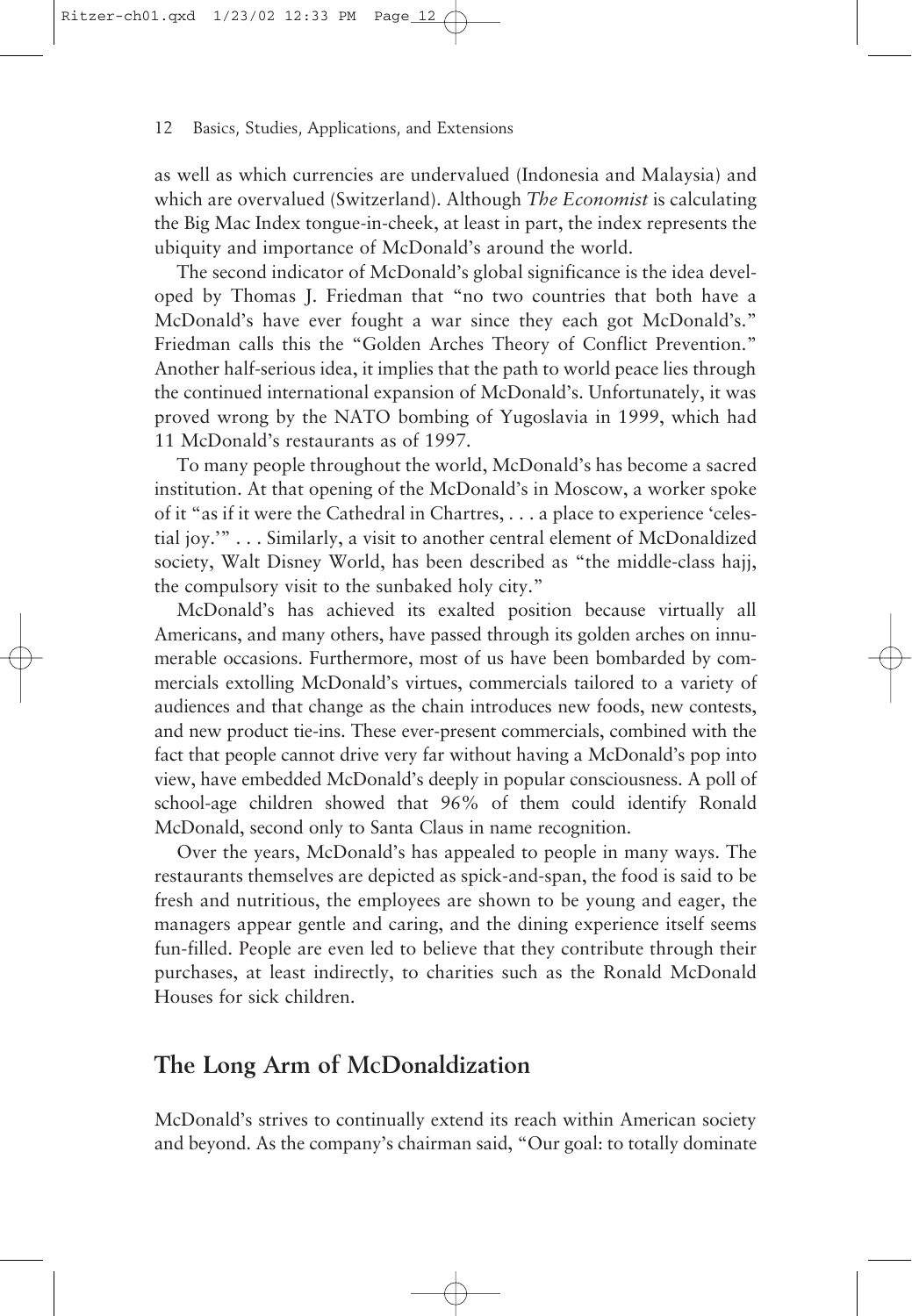### An Introduction to McDonaldization 13

the quick service restaurant industry worldwide. . . . I want McDonald's to be more than a leader. I want McDonald's to dominate."

McDonald's began as a phenomenon of suburbs and medium-sized towns, but in recent years, it has moved into smaller towns that supposedly could not support such a restaurant and into many big cities that are supposedly too sophisticated. You can now find fast-food outlets in New York's Times Square as well as on the Champs Elysées in Paris. Soon after it opened in 1992, the McDonald's in Moscow sold almost 30,000 hamburgers a day and employed a staff of 1,200 young people working 2 to a cash register. In early 1992, Beijing witnessed the opening of the world's largest McDonald's restaurant with 700 seats, 29 cash registers, and nearly 1,000 employees. On its first day of business, it set a new one-day record for McDonald's by serving about 40,000 customers.

Small satellite, express, or remote outlets, opened in areas that cannot support full-scale fast-food restaurants, are also expanding rapidly. They have begun to appear in small store fronts in large cities and in nontraditional settings such as department stores, service stations, and even schools. These satellites typically offer only limited menus and may rely on larger outlets for food storage and preparation. McDonald's is considering opening express outlets in museums, office buildings, and corporate cafeterias. A flap occurred recently over the placement of a McDonald's in the new federal courthouse in Boston.

No longer content to dominate the strips that surround many college campuses, fast-food restaurants have moved onto many of those campuses. The first campus fast-food restaurant opened at the University of Cincinnati in 1973. Today, college cafeterias often look like shopping-mall food courts. In conjunction with a variety of "branded partners" (for example, Pizza Hut and Subway), Marriott now supplies food to many colleges and universities. The apparent approval of college administrations puts fast-food restaurants in a position to further influence the younger generation.

More recently, another expansion has occurred: People no longer need to leave the highway to obtain fast food quickly and easily. Fast food is now available at convenient rest stops along the highway. After "refueling," we can proceed with our trip, which is likely to end in another community that has about the same density and mix of fast-food restaurants as the locale we left behind.

Fast food is also increasingly available in hotels, railway stations, airports, and even on the trays for in-flight meals. The following advertisement appeared in *The Washington Post* and *The New York Times* a few years ago: "Where else at 35,000 feet can you get a McDonald's meal like this for your kids? Only on United's Orlando flights." Now, McDonald's so-called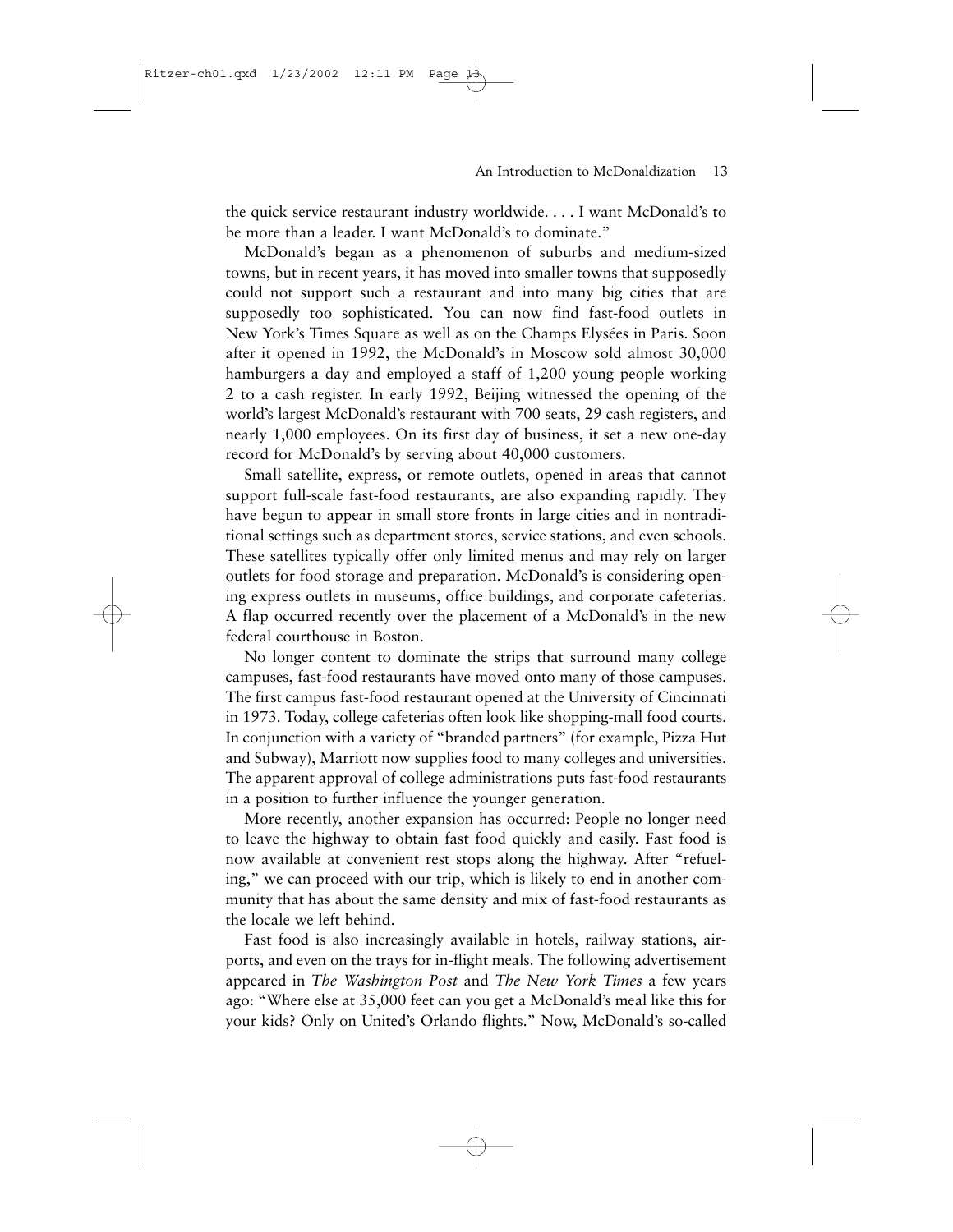Friendly Skies Meals are generally available to children on Delta flights. Similarly, in December 1994, Delta began to offer Blimpie sandwiches on its North American flights and Continental now offers Subway sandwiches. How much longer before McDonaldized meals will be available on all flights everywhere by every carrier? In fact, on an increasing number of flights, prepackaged "snacks" have already replaced hot main courses.<sup>1</sup>

In other sectors of society, the influence of fast-food restaurants has been subtler but no less profound. Food produced by McDonald's and other fastfood restaurants has begun to appear in high schools and trade schools; 13% of school cafeterias are serving branded fast food. Said the director of nutrition for the American School Food Service Association, "'Kids today live in a world where fast food has become a way of life. For us to get kids to eat, period, we have to provide some familiar items.'" Few lower-grade schools as yet have in-house fast-food restaurants. However, many have had to alter school cafeteria menus and procedures to make fast food readily available. Apples, yogurt, and milk may go straight into the trash can, but hamburgers, fries, and shakes are devoured. Furthermore, fast-food chains are now trying to market their products in school cafeterias. The attempt to hook school-age children on fast food reached something of a peak in Illinois, where McDonald's operated a program called "A for Cheeseburger." Students who received A's on their report cards received a free cheeseburger, thereby linking success in school with rewards from McDonald's.

The military has also been pressed to offer fast food on both bases and ships. Despite the criticisms by physicians and nutritionists, fast-food outlets increasingly turn up inside hospitals. Though no homes yet have a McDonald's of their own, meals at home often resemble those available in fast-food restaurants. Frozen, microwavable, and prepared foods, which bear a striking resemblance to meals available at fast-food restaurants, often find their way to the dinner table. Then there is also home delivery of fast foods, especially pizza, as revolutionized by Domino's.

McDonald's is such a powerful model that many businesses have acquired nicknames beginning with Mc. Examples include "McDentists" and "McDoctors," meaning drive-in clinics designed to deal quickly and efficiently with minor dental and medical problems; "McChild" care centers, meaning child care centers such as KinderCare; "McStables," designating the nationwide racehorse-training operation of Wayne Lucas; and "McPaper," designating the newspaper *USA TODAY*....

So powerful is McDonaldization that the derivatives of McDonald's in turn exert their own influence. For example, the success of *USA TODAY*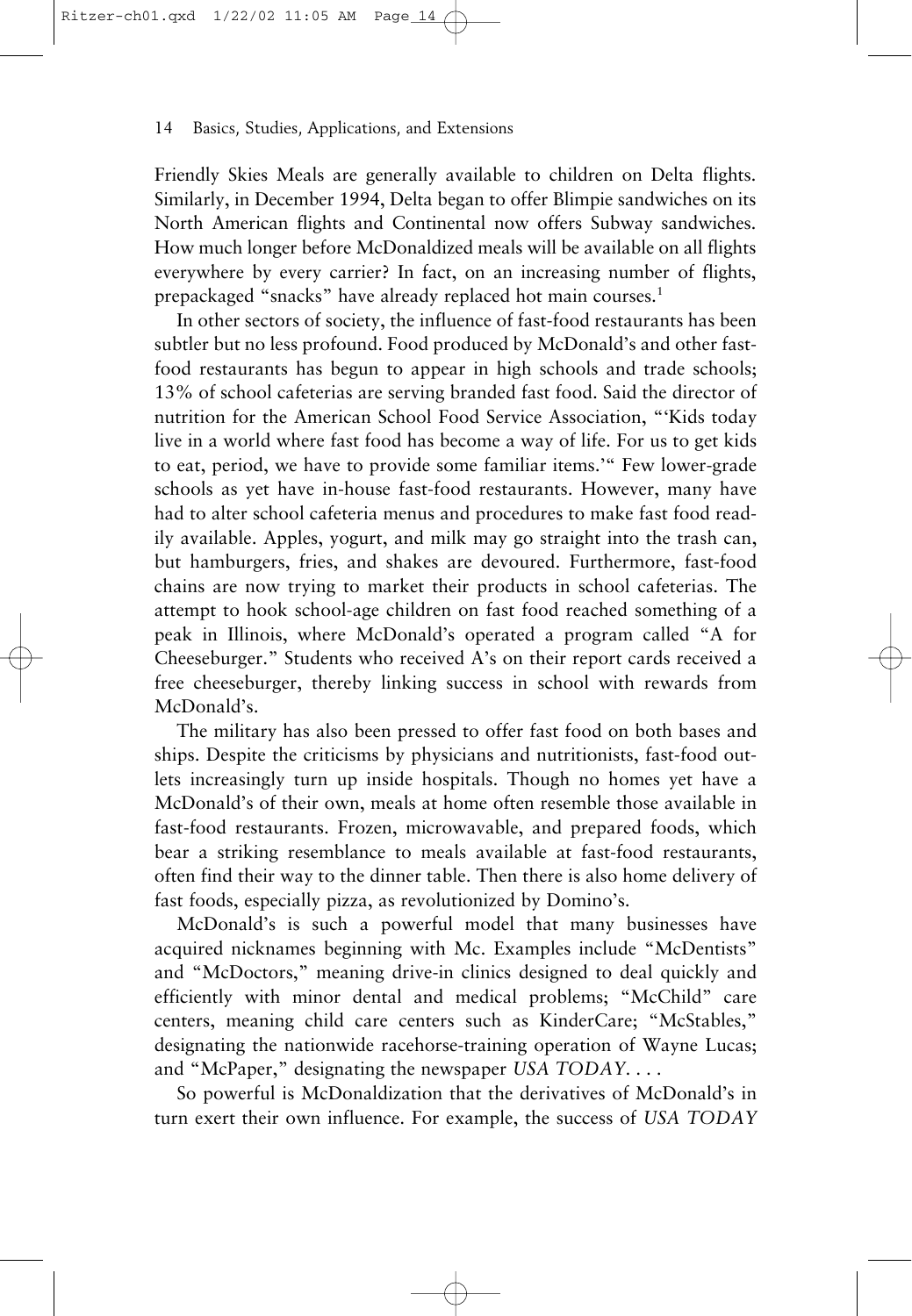#### An Introduction to McDonaldization !

has led many newspapers across the nation to adopt, for example, shorter stories and colorful weather maps. As one *USA TODAY* editor said, "The same newspaper editors who call us McPaper have been stealing our McNuggets." Even serious journalistic enterprises such as *The New York Times* and *The Washington Post* have undergone changes (for example, the use of color) as a result of the success of *USA TODAY*. The influence of *USA TODAY* is blatantly manifested in *The Boca Raton News*, which has been described as "a sort of smorgasbord of snippets, a newspaper that slices and dices the news into even smaller portions than does *USA TODAY*, spicing it with color graphics and fun facts and cute features like 'Today's Hero' and 'Critter Watch.'" As in *USA TODAY*, stories in *The Boca Raton News* usually start and finish on the same page. Many important details, much of a story's context, and much of what the principals have to say, are severely cut back or omitted entirely. With its emphasis on light news and color graphics, the main function of the newspaper seems to be entertainment.

Ritzer-ch01.qxd 1/22/02 11:05 AM

Like virtually every other sector of society, sex has undergone McDonaldization. In the movie *Sleeper*, Woody Allen not only created a futuristic world in which McDonald's restaurants were an important and highly visible element, but he also envisioned a society in which people could enter a machine called an "orgasmatron" to experience an orgasm without going through the muss and fuss of sexual intercourse.

Similarly, real-life "dial-a-porn" allows people to have intimate, sexually explicit, even obscene conversations with people they have never met and probably never will meet. There is great specialization here: Dialing numbers such as 555-FOXX will lead to a very different phone message than dialing 555-SEXY. Those who answer the phones mindlessly and repetitively follow "scripts" that have them say such things as "Sorry, tiger, but your Dream Girl has to go. . . . Call right back and ask for me." Less scripted are phone sex systems that permit erotic conversations between total strangers. As Woody Allen anticipated with his "orgasmatron," participants can experience an orgasm without ever meeting or touching one another. "In a world where convenience is king, disembodied sex has its allure. You don't have to stir from your comfortable home. You pick up the phone or log onto the computer and, if you're plugged in, a world of unheard of sexual splendor rolls out before your eyes." In New York City, an official called a three-story pornographic center "the McDonald's of sex" because of its "cookie-cutter cleanliness and compliance with the law." These examples suggest that no aspect of people's lives is immune to McDonaldization.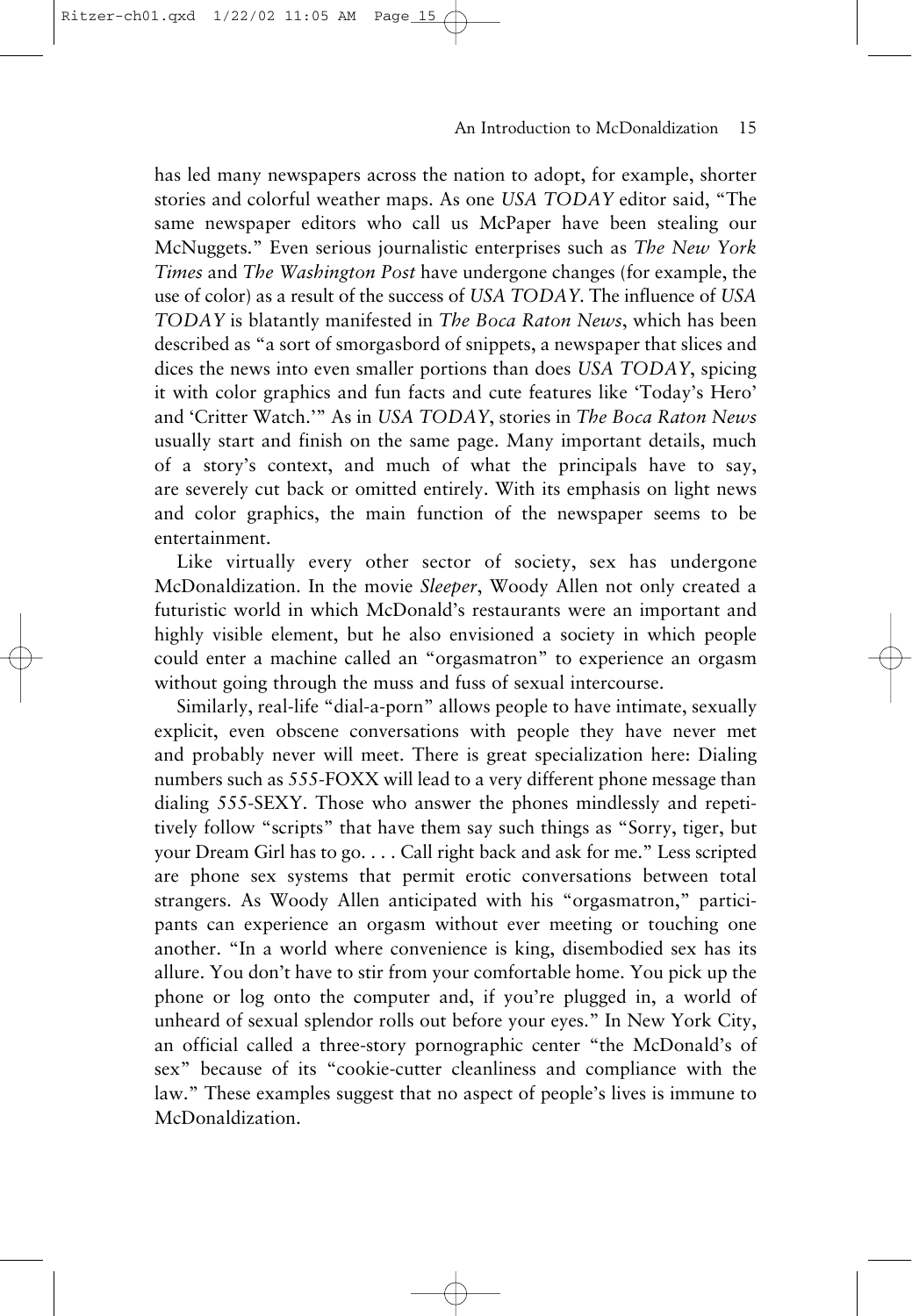# The Dimensions of McDonaldization

Why has the McDonald's model proven so irresistible? Eating fast food at McDonald's has certainly become a "sign" that, among other things, one is in tune with the contemporary lifestyle. There is also a kind of magic or enchantment associated with such food and their settings. However, what will be focused on here are the four alluring dimensions that lie at the heart of the success of this model and, more generally, of McDonaldization. In short, McDonald's has succeeded because it offers consumers, workers, and managers efficiency, calculability, predictability, and control.

### Efficiency

One important element of McDonald's success is *efficiency*, or the optimum method for getting from one point to another. For consumers, McDonald's offers the best available way to get from being hungry to being full. In a society where both parents are likely to work or where a single parent is struggling to keep up, efficiently satisfying hunger is very attractive. In a society where people rush from one spot to another, usually by car, the efficiency of a fast-food meal, perhaps even a drive-through meal, often proves impossible to resist.

The fast-food model offers, or at least appears to offer, an efficient method for satisfying many other needs as well. Woody Allen's orgasmatron offered an efficient method for getting people from quiescence to sexual gratification. Other institutions fashioned on the McDonald's model offer similar efficiency in losing weight, lubricating cars, getting new glasses or contacts, or completing income tax forms.

Like their customers, workers in McDonaldized systems function efficiently following the steps in a predesigned process. They are trained to work this way by managers, who watch over them closely to make sure that they do. Organizational rules and regulations also help ensure highly efficient work.

### Calculability

*Calculability* is an emphasis on the quantitative aspects of products sold (portion size, cost) and services offered (the time it takes to get the product). In McDonaldized systems, quantity has become equivalent to quality; a lot of something, or the quick delivery of it, means it must be good. . . . "As a culture, we tend to believe deeply that in general 'bigger is better.'" Thus,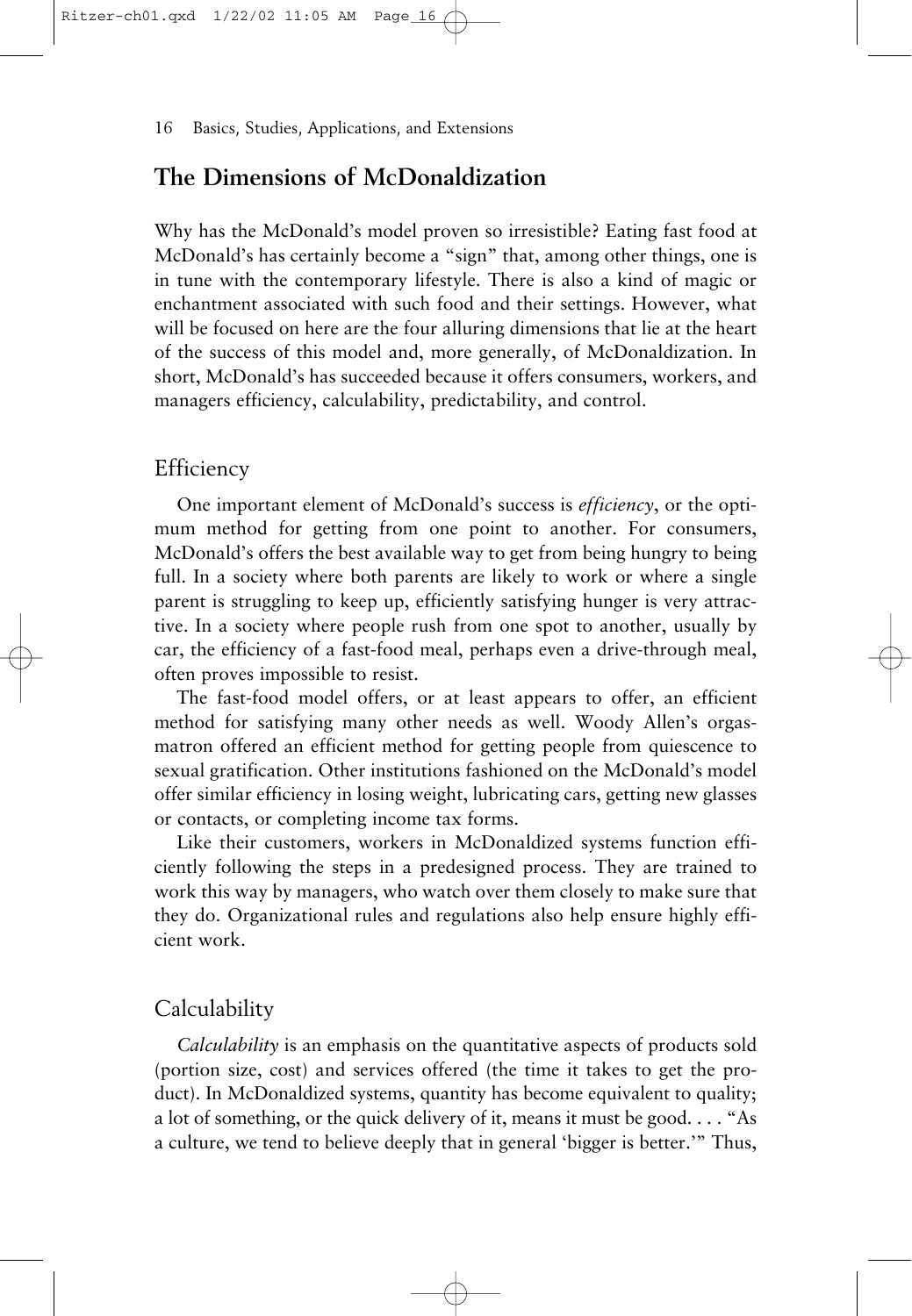#### An Introduction to McDonaldization -

people order the Quarter Pounder, the Big Mac, the large fries. More recent lures are the "double this" (for instance, Burger King's "Double Whopper with Cheese") and the "triple that." People can quantify these things and feel that they are getting a lot of food for what appears to be a nominal sum of money. This calculation does not take into account an important point, however: The high profits of fast-food chains indicate that the owners, not the consumers, get the best deal.

People also tend to calculate how much time it will take to drive to McDonald's, be served the food, eat it, and return home; then, they compare that interval to the time required to prepare food at home. They often conclude, rightly or wrongly, that a trip to the fast-food restaurant will take less time than eating at home. This sort of calculation particularly supports home delivery franchises such as Domino's, as well as other chains that emphasize time saving. A notable example of time saving in another sort of chain is Lens Crafters, which promises people "Glasses fast, glasses in one hour."

Some McDonaldized institutions combine the emphases on time and money. Domino's promises pizza delivery in half an hour, or the pizza is free. Pizza Hut will serve a personal pan pizza in five minutes, or it, too, will be free.

Workers in McDonaldized systems also tend to emphasize the quantitative rather than the qualitative aspects of their work. Since the quality of the work is allowed to vary little, workers focus on things such as how quickly tasks can be accomplished. In a situation analogous to that of the customer, workers are expected to do a lot of work, very quickly, for low pay.

### Predictability

McDonald's also offers *predictability*, the assurance that products and services will be the same over time and in all locales. The Egg McMuffin in New York will be, for all intents and purposes, identical to those in Chicago and Los Angeles. Also, those eaten next week or next year will be identical to those eaten today. Customers take great comfort in knowing that McDonald's offers no surprises. People know that the next Egg McMuffin they eat will not be awful, although it will not be exceptionally delicious, either. The success of the McDonald's model suggests that many people have come to prefer a world in which there are few surprises. "This is strange," notes a British observer, "considering [McDonald's is] the product of a culture which honours individualism above all."

The workers in McDonaldized systems also behave in predictable ways. They follow corporate rules as well as the dictates of their managers. In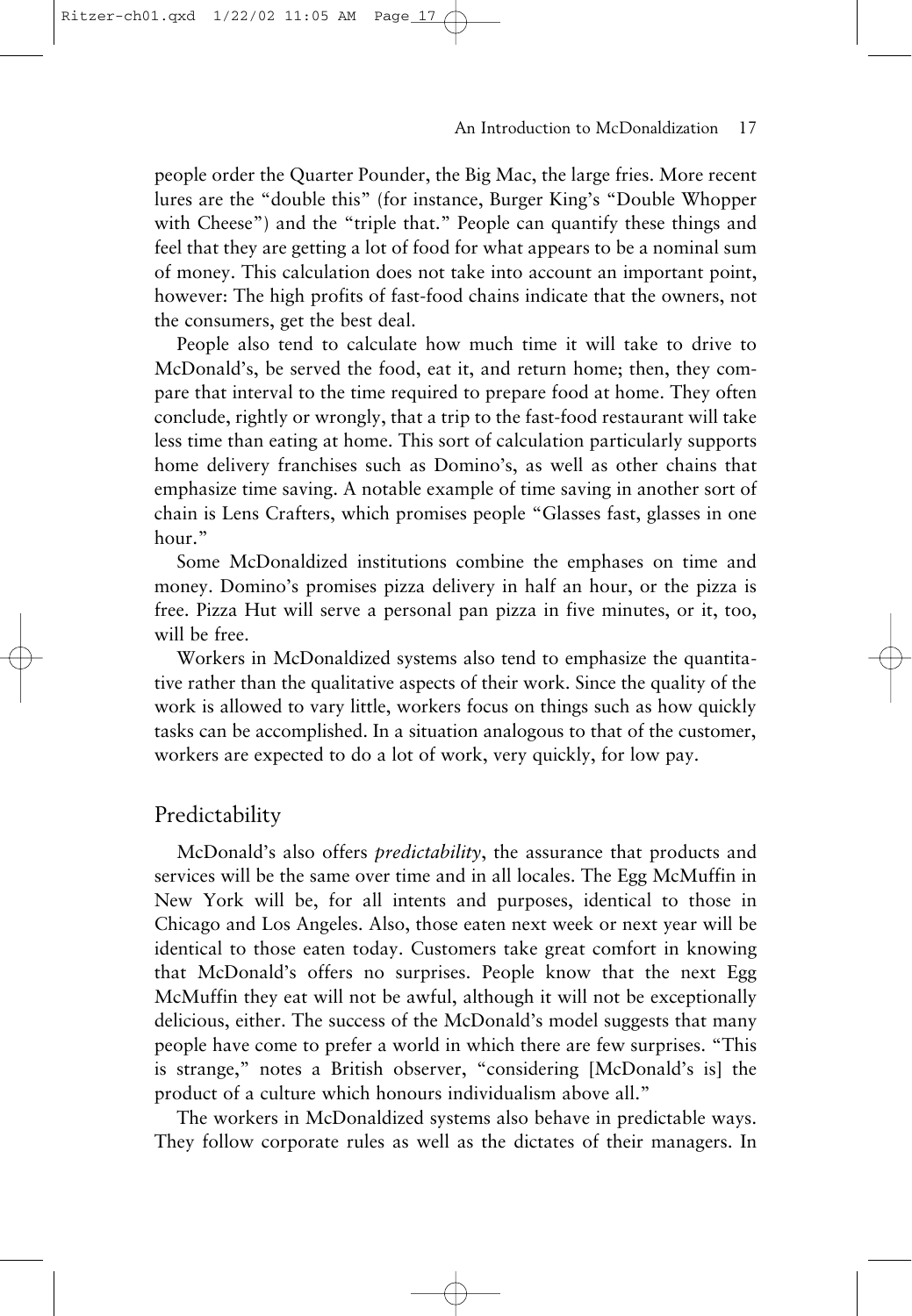many cases, what they do, and even what they say, is highly predictable. McDonaldized organizations often have scripts that employees are supposed to memorize and follow whenever the occasion arises. This scripted behavior helps create highly predictable interactions between workers and customers. While customers do not follow scripts, they tend to develop simple recipes for dealing with the employees of McDonaldized systems. . . .

McDonald's pioneered the routinization of interactive service work and remains an exemplar of extreme standardization. Innovation is not discouraged . . . at least among managers and franchisees. Ironically, though, "the object is to look for new, innovative ways to create an experience that is exactly the same no matter what McDonald's you walk into, no matter where it is in the world."

### Control Through Nonhuman Technology

The fourth element in McDonald's success, *control*, is exerted over the people who enter the world of McDonald's. Lines, limited menus, few options, and uncomfortable seats all lead diners to do what management wishes them to do—eat quickly and leave. Furthermore, the drive-through (in some cases, walk-through) window leads diners to leave before they eat. In the Domino's model, customers never enter in the first place.

The people who work in McDonaldized organizations are also controlled to a high degree, usually more blatantly and directly than customers. They are trained to do a limited number of things in precisely the way they are told to do them. The technologies used and the way the organization is set up reinforce this control. Managers and inspectors make sure that workers toe the line.

McDonald's also controls employees by threatening to use, and ultimately using, technology to replace human workers. No matter how well they are programmed and controlled, workers can foul up the system's operation. A slow worker can make the preparation and delivery of a Big Mac inefficient. A worker who refuses to follow the rules might leave the pickles or special sauce off a hamburger, thereby making for unpredictability. And a distracted worker can put too few fries in the box, making an order of large fries seem skimpy. For these and other reasons, McDonald's and other fast-food restaurants have felt compelled to steadily replace human beings with machines, such as the soft drink dispenser that shuts itself off when the glass is full, the French fry machine that rings and lifts the basket out of the oil when the fries are crisp, the preprogrammed cash register that eliminates the need for the cashier to calculate prices and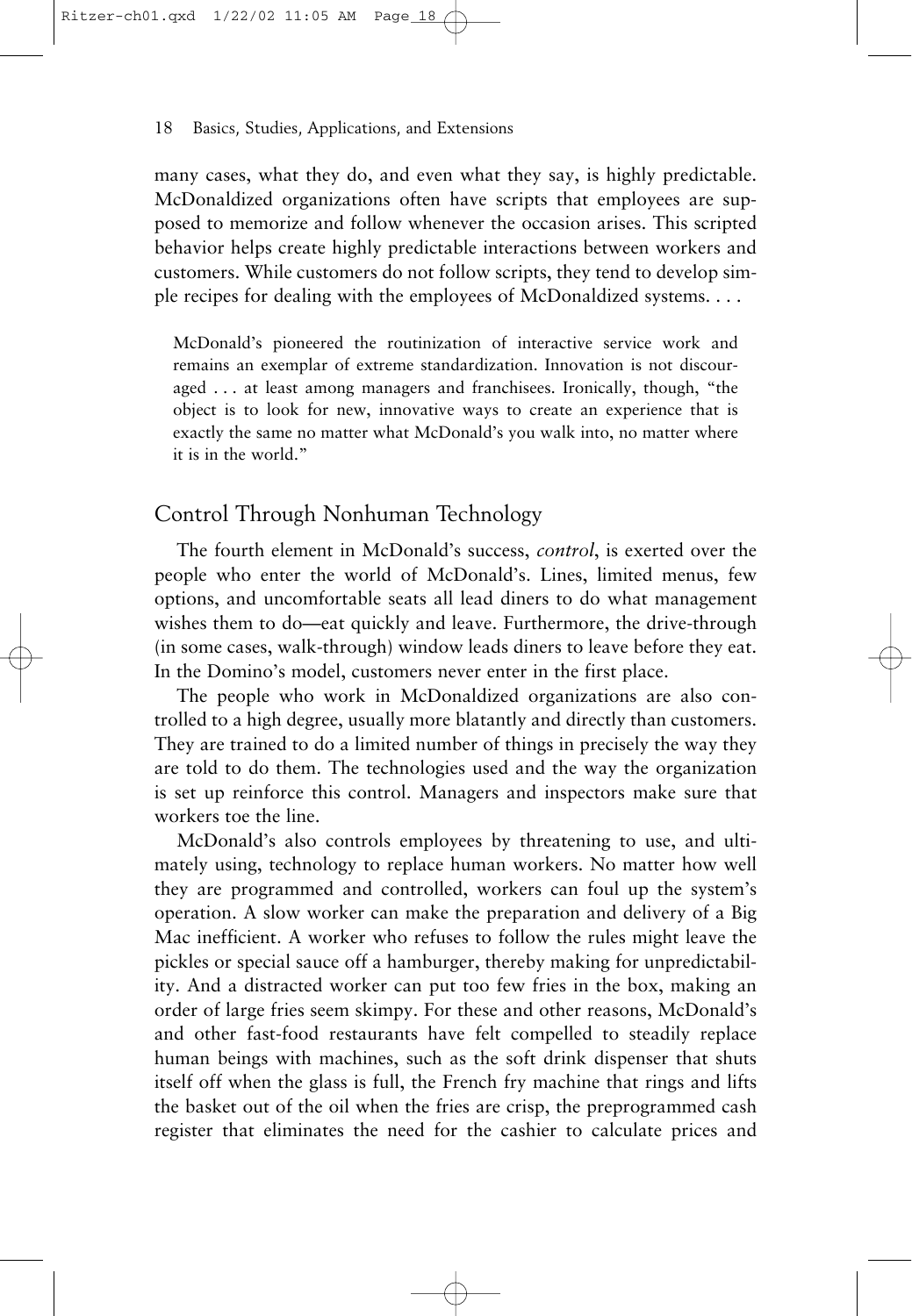amounts, and perhaps at some future time, the robot capable of making hamburgers. Technology that increases control over workers helps McDonaldized systems assure customers that their products and service will be consistent.

# The Advantages of McDonaldization

This discussion of four fundamental characteristics of McDonaldization makes it clear that McDonald's has succeeded so phenomenally for good, solid reasons. Many knowledgeable people such as the economic columnist, Robert Samuelson, strongly support McDonald's business model. Samuelson confesses to "openly worship[ing] McDonald's," and he thinks of it as "the greatest restaurant chain in history." In addition, McDonald's offers many praiseworthy programs that benefit society, such as its Ronald McDonald Houses, which permit parents to stay with children undergoing treatment for serious medical problems; job-training programs for teenagers; programs to help keep its employees in school; efforts to hire and train the handicapped; the McMasters program, aimed at hiring senior citizens; and an enviable record of hiring and promoting minorities.

The process of McDonaldization also moved ahead dramatically, undoubtedly because it has led to positive changes. Here are a few specific examples:

- A wider range of goods and services is available to a much larger portion of the population than ever before.
- Availability of goods and services depends far less than before on time or geographic location; people can do things, such as obtain money at the grocery store or a bank balance in the middle of the night, that were impossible before.
- People are able to get what they want or need almost instantaneously and get it far more conveniently.
- Goods and services are of a far more uniform quality; at least some people get better goods and services than before McDonaldization.
- Far more economical alternatives to high-priced, customized goods and services are widely available; therefore, people can afford things they could not previously afford.
- Fast, efficient goods and services are available to a population that is working longer hours and has fewer hours to spare.
- In a rapidly changing, unfamiliar, and seemingly hostile world, the comparatively stable, familiar, and safe environment of a McDonaldized system offers comfort.
- Because of quantification, consumers can more easily compare competing products.
- Certain products (for example, diet programs) are safer in a carefully regulated and controlled system.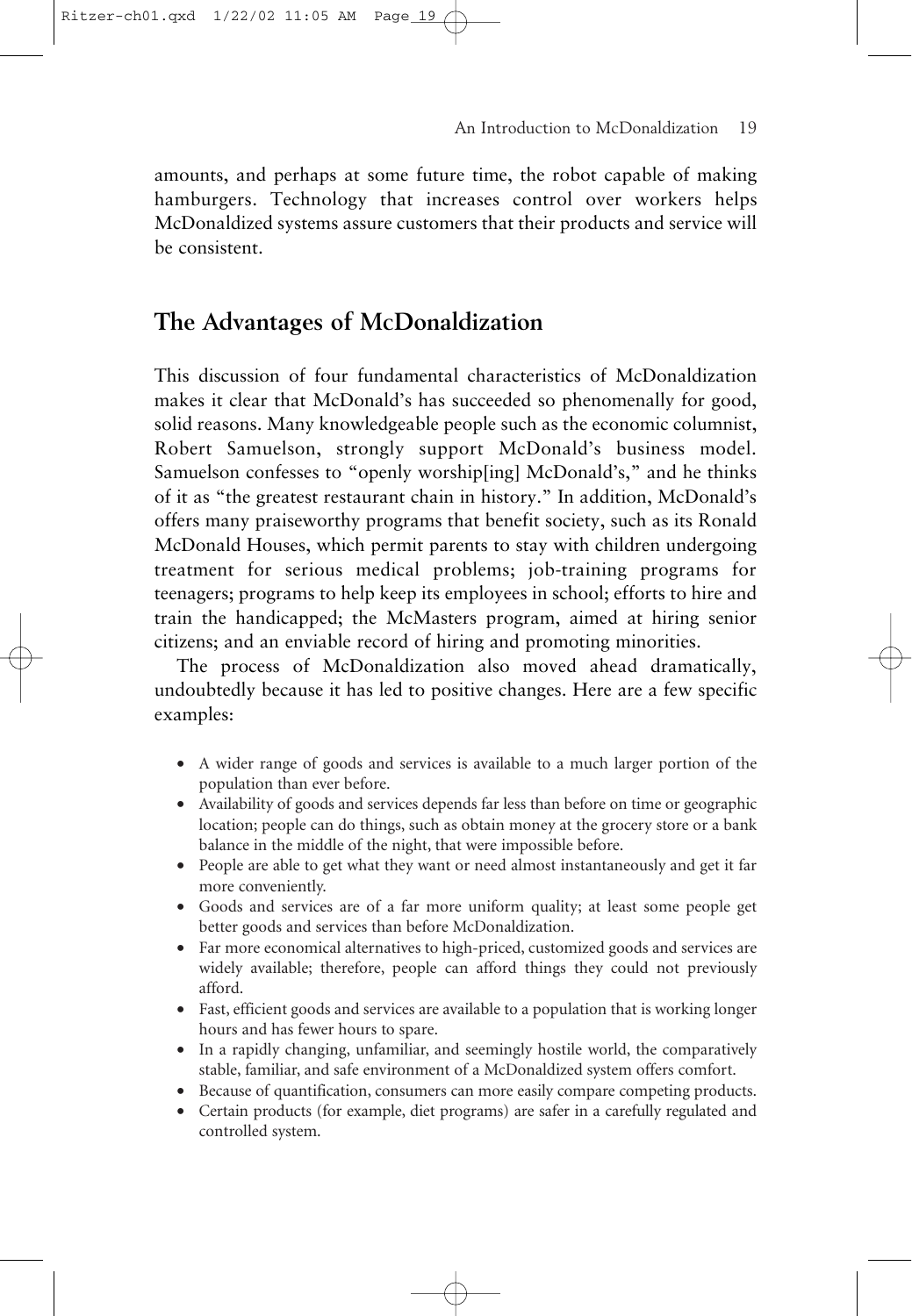- 20 Basics, Studies, Applications, and Extensions
	- People are more likely to be treated similarly, no matter what their race, gender, or social class.
	- Organizational and technological innovations are more quickly and easily diffused through networks of identical operators.
	- The most popular products of one culture are more easily diffused to others.

# **A Critique of McDonaldization:** The Irrationality of Rationality

Although McDonaldization offers powerful advantages, it has a downside. Efficiency, predictability, calculability, and control through nonhuman technology can be thought of as the basic components of a rational system. However, rational systems inevitably spawn irrationalities. The downside of McDonaldization will be dealt with most systematically under the heading of the irrationality of rationality; in fact, paradoxically, the irrationality of rationality can be thought of as the fifth dimension of McDonaldization. The basic idea here is that rational systems inevitably spawn irrational consequences. Another way of saying this is that rational systems serve to deny human reason; rational systems are often unreasonable.

For example, McDonaldization has produced a wide array of adverse effects on the environment. One is a side effect of the need to grow uniform potatoes from which to create predictable French fries. The huge farms of the Pacific Northwest that now produce such potatoes rely on the extensive use of chemicals. In addition, the need to produce a perfect fry means that much of the potato is wasted, with the remnants either fed to cattle or used for fertilizer. The underground water supply in the area is now showing high levels of nitrates, which may be traceable to the fertilizer and animal wastes. Many other ecological problems are associated with the McDonaldization of the fast-food industry: the forests felled to produce paper wrappings, the damage caused by polystyrene and other packaging materials, the enormous amount of food needed to produce feed cattle, and so on.

Another unreasonable effect is that fast-food restaurants are often dehumanizing settings in which to eat or work. Customers lining up for a burger or waiting in the drive-through line and workers preparing the food often feel as though they are part of an assembly line. Hardly amenable to eating, assembly lines have been shown to be inhuman settings in which to work.

Such criticisms can be extended to all facets of the McDonaldizing world. For example, at the opening of Euro Disney, a French politician said that it will "bombard France with uprooted creations that are to culture what fast food is to gastronomy."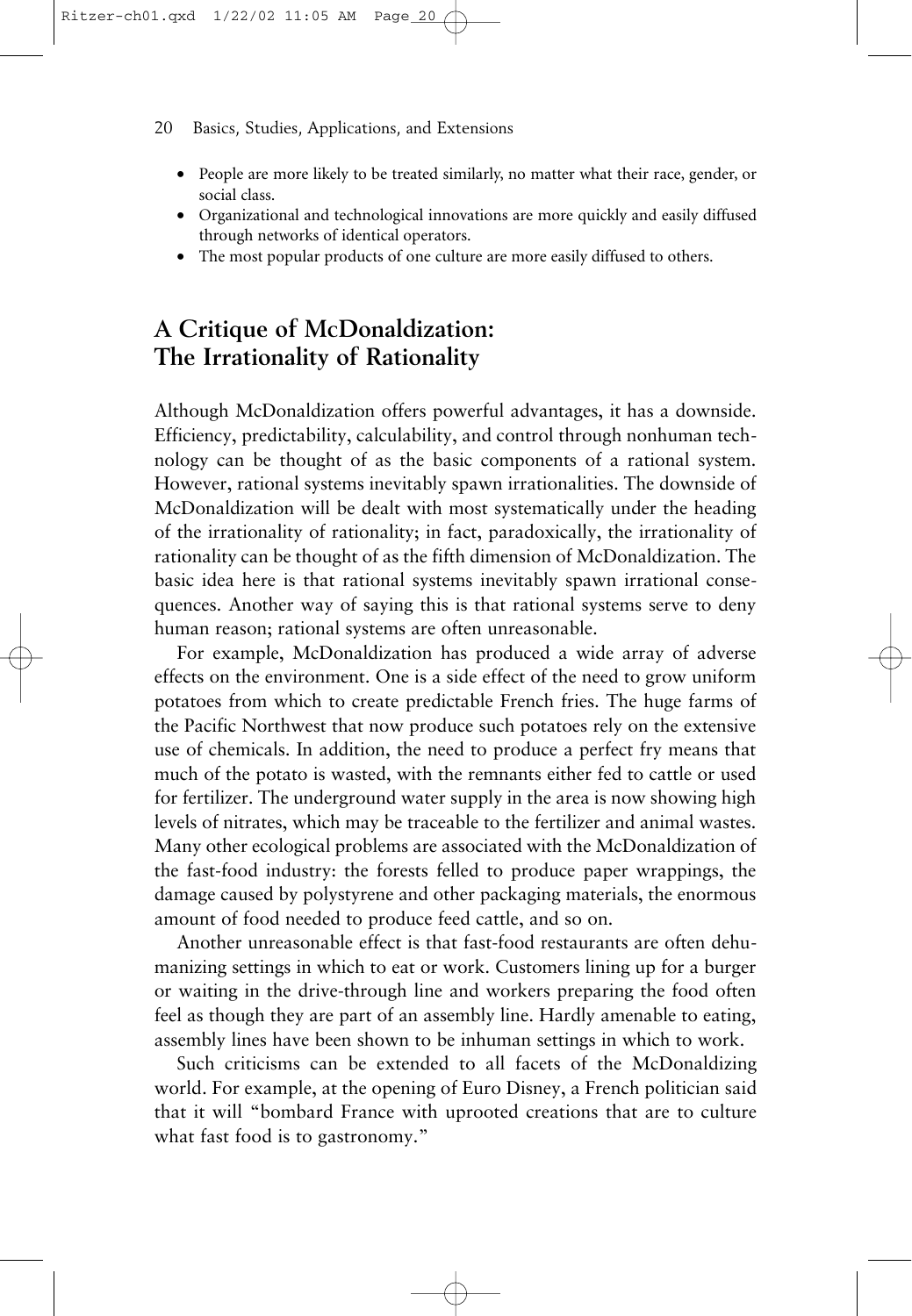#### An Introduction to McDonaldization 21

As you have seen, McDonaldization offers many advantages. However, this book will focus on the great costs and enormous risks of McDonaldization. McDonald's and other purveyors of the fast-food model spend billions of dollars each year outlining the benefits of their system. However, critics of the system have few outlets for their ideas. For example, no one is offering commercials between Saturday-morning cartoons warning children of the dangers associated with fast-food restaurants.

Nonetheless, a legitimate question may be raised about this critique of McDonaldization: Is it animated by a romanticization of the past and an impossible desire to return to a world that no longer exists? Some critics do base their critiques on nostalgia for a time when life was slower and offered more surprises, when people were freer, and when one was more likely to deal with a human being than a robot or a computer. Although they have a point, these critics have undoubtedly exaggerated the positive aspects of a world without McDonald's, and they have certainly tended to forget the liabilities associated with earlier eras. As an example of the latter, take the following anecdote about a visit to a pizzeria in Havana, Cuba, which in some respects is decades behind the United States:

The pizza's not much to rave about—they scrimp on tomato sauce, and the dough is mushy.

It was about 7:30 p.m., and as usual the place was standing-room-only, with people two deep jostling for a stool to come open and a waiting line spilling out onto the sidewalk.

The menu is similarly Spartan. . . . To drink, there is tap water. That's it—no toppings, no soda, no beer, no coffee, no salt, no pepper. And no special orders.

A very few people are eating. Most are waiting. . . . Fingers are drumming, flies are buzzing, the clock is ticking. The waiter wears a watch around his belt loop, but he hardly needs it; time is evidently not his chief concern. After a while, tempers begin to fray.

But right now, it's 8:45 p.m. at the pizzeria, I've been waiting an hour and a quarter for two small pies.

Few would prefer such a restaurant to the fast, friendly, diverse offerings of, say, Pizza Hut. More important, however, critics who revere the past do not seem to realize that we are not returning to such a world. In fact, fast-food restaurants have begun to appear in Havana. The increase in the number of people crowding the planet, the acceleration of technological change, the increasing pace of life—all this and more make it impossible to go back to the world, if it ever existed, of home-cooked meals, traditional restaurant dinners, high-quality foods, meals loaded with surprises, and restaurants run by chefs free to express their creativity.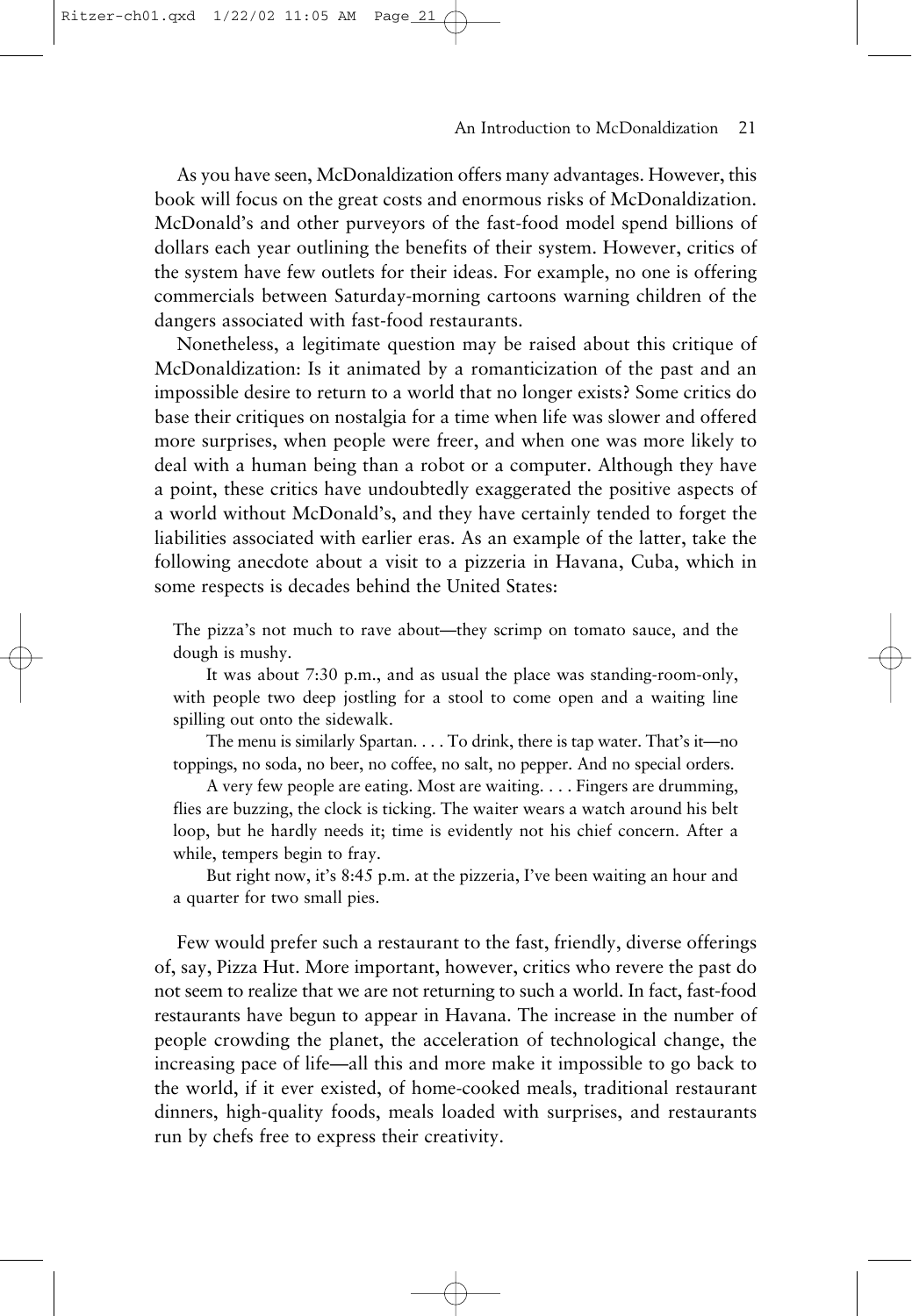It is more valid to critique McDonaldization from the perspective of the future. Unfettered by the constraints of McDonaldized systems, but using the technological advances made possible by them, people would have the potential to be far more thoughtful, skillful, creative, and well-rounded than they are now. In short, if the world were less McDonaldized, people would be better able to live up to their human potential.

We must therefore look at McDonaldization as both "enabling" and "constraining." McDonaldized systems enable us to do many things that we were not able to do in the past. However, these systems also keep us from doing things we otherwise would do. McDonaldization is a "doubleedged" phenomenon. We must not lose sight of that fact, even though this book will focus on the constraints associated with McDonaldization—its "dark side."

### **What Isn't McDonaldized?**

This chapter should be giving you a sense not only of the advantages and disadvantages of McDonaldization but also of the range of phenomena that will be discussed throughout this book. In fact, such a wide range of phenomena can be linked to McDonaldization that you may be led to wonder what isn't McDonaldized. Is McDonaldization the equivalent of modernity? Is everything contemporary McDonaldized?

Although much of the world has been McDonaldized, at least three aspects of contemporary society have largely escaped the process:

- Those aspects traceable to an earlier, "premodern" age. A good example is the momand-pop grocery store.
- New businesses that have sprung up, at least in part, as a reaction against McDonaldization. For instance, people fed up with McDonaldized motel rooms in Holiday Inns or Motel 6s can instead stay in a bed-and-breakfast, which offers a room in a private home with personalized attention and a homemade breakfast from the proprietor.
- Those aspects suggesting a move toward a new, "postmodern" age. For example, in a postmodern society, "modern" high-rise housing projects make way for smaller, more livable communities.

Thus, although McDonaldization is ubiquitous, there is more to the contemporary world than McDonaldization. It is a very important social process, but it is far from the only process transforming contemporary society.